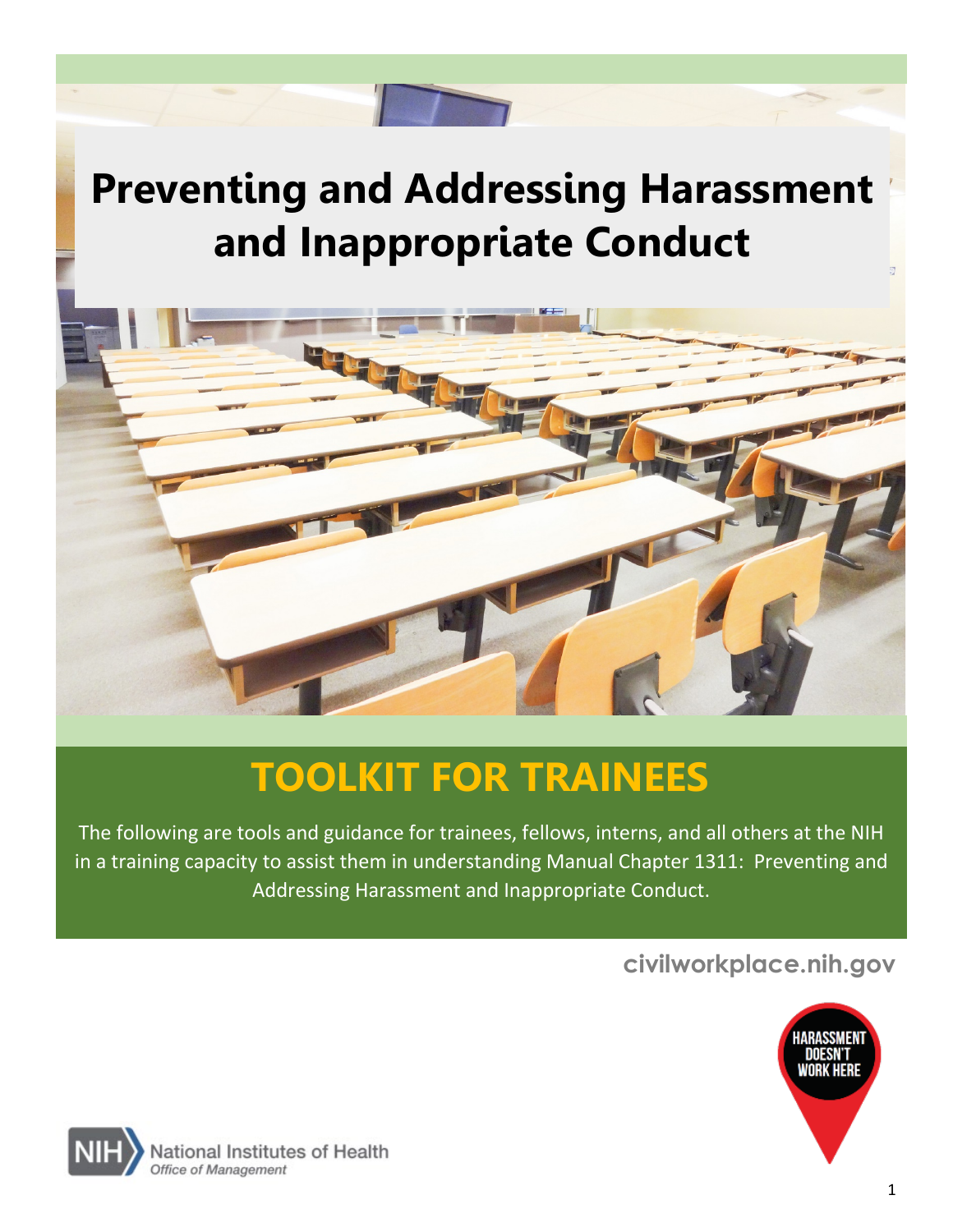# Contents

| If I make a complaint, can my Principal Investigator remove me from their research group? Terminate my contract?           |  |
|----------------------------------------------------------------------------------------------------------------------------|--|
| For visiting fellows, is it possible to lose my visa sponsorship for coming forward with an allegation? Participating as a |  |
|                                                                                                                            |  |
| Can the Civil Program assist me with authorship disputes or scientific misconduct allegations?  10                         |  |
| If I make a report to the Civil Program that is not about my Principal Investigator, will you tell my Principal            |  |
|                                                                                                                            |  |
| Can I ask Civil and OITE to hold off on an inquiry while I weigh my options or request not to get anyone in trouble?11     |  |
|                                                                                                                            |  |
|                                                                                                                            |  |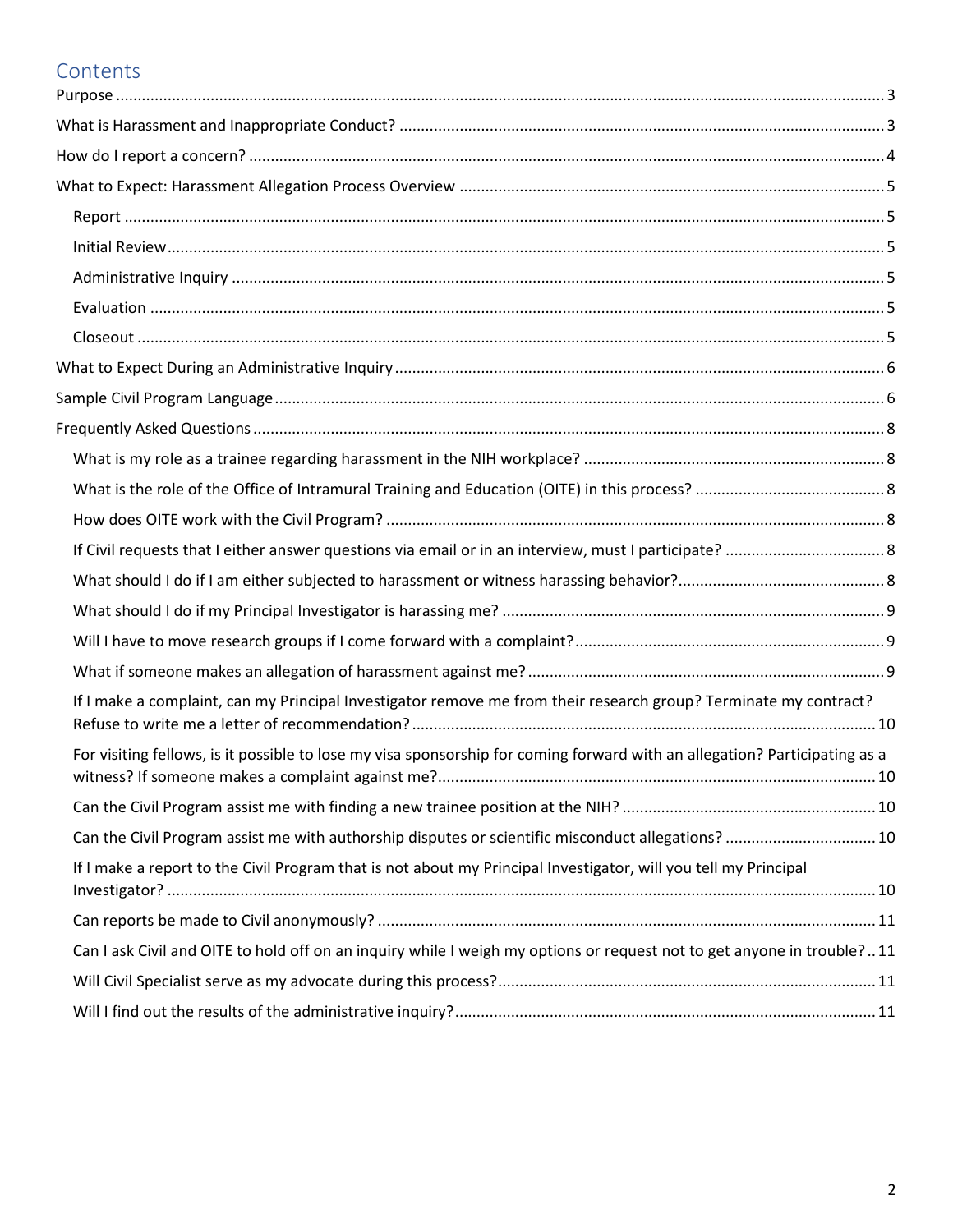# <span id="page-2-0"></span>Purpose

The contributions of each and every member of the National Institutes of Health's community are vital to successfully improving people's health and reducing the burden of disease. An environment where people feel welcome, respected, and valued is necessary for all individuals to contribute to their fullest potential. In alignment with this, the NIH is committed to creating and maintaining a work environment that is free of harassment and other inappropriate conduct. Harassment, bullying, intimidation, threats, or other disruptive behaviors are unacceptable and will be handled with administrative and/or legal action, as appropriate. Actions that run counter to our [mission and goals](https://www.nih.gov/about-nih/what-we-do/mission-goals) will be met with consequences, no matter who the offender.

The following are tools and guidance for employees to assist trainees and fellows in understanding Manual Chapter 1311: Preventing and Addressing Harassment and Inappropriate Conduct.

# <span id="page-2-1"></span>What is Harassment and Inappropriate Conduct?

# **Harassment:**

Harassment is unwelcome, deliberate, or repeated unsolicited verbal or physical conduct that is based upon protected classes (race, color, religion, sex, and national origin). Harassment includes, but is not limited to, comments, gestures, graphic materials, physical contact, or solicitation of favors when:

- Submission to or rejection of the conduct by the individual could be used as the basis for employment decisions; OR
- The conduct is severe or pervasive enough that it substantially interferes with an individual's work performance or creates a work environment that is intimidating, hostile, or abusive.

# **Sexual Harassment:**

Sexual harassment is a form of harassment that includes unwelcome sexual advances, requests for sexual favors, and other verbal or physical conduct of a sexual nature that explicitly or implicitly affects an individual's employment, unreasonably interferes with an individual's work performance, or creates an intimidating, hostile, or offensive work environment.

Examples: unwanted sexual advances; sharing or displaying inappropriate images; sending suggestive communications; lewd jokes; sharing of sexual anecdotes; inappropriate sexual gestures; suggestive staring and whistling; comments about appearance; inappropriate touching; or offensive comments or questions regarding sexual history, orientation, or gender identity.

# **Inappropriate Conduct:**

Inappropriate conduct is broader than harassment, because it does not require membership in a protected class. Inappropriate conduct includes any comments or conduct that disparages or demonstrates hostility or aversion towards any person that could reasonably be perceived as disruptive, disrespectful, offensive, or inappropriate in the workplace.

Examples: Inappropriate communications including slurs, epithets, ridicule, or insults; yelling or emotional outburst, cursing, throwing objects, slamming doors; physical intimidation or aggressions; inappropriate gestures; threats made against others or threatening behavior; psychological bullying or intimidation; making statements that are false, malicious, disparaging, or derogatory with the intent to hurt another's reputation.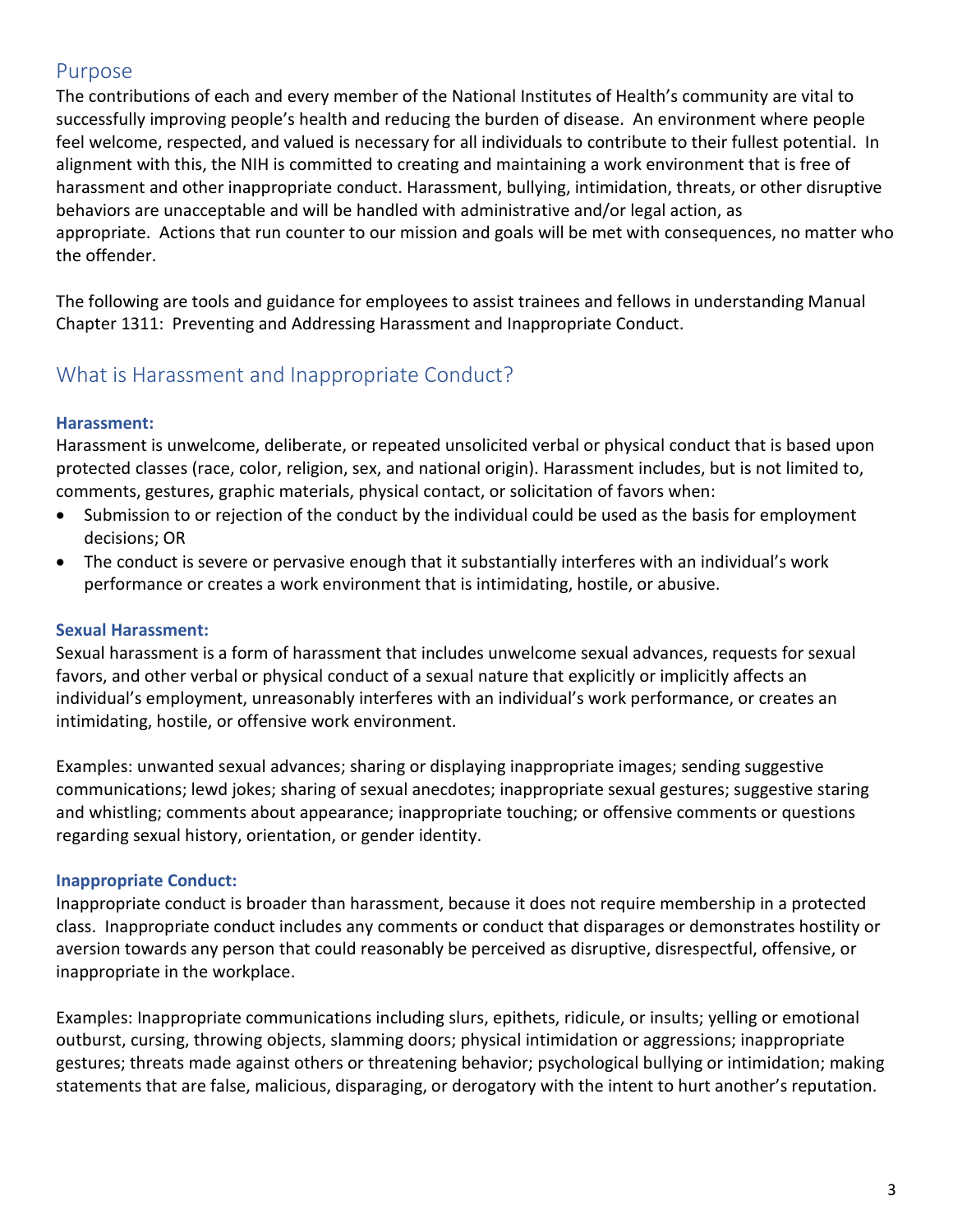### **What behaviors do not meet the definition of harassment?**

<span id="page-3-0"></span>Some workplace behaviors are problematic, and should be dealt with, but do not rise to the level of harassment or inappropriate conduct. This may include misunderstandings of behavior by other staff members, non-threatening and non-inappropriate arguments or disputes, a miscommunicated or misinterpreted comment or similar isolated incidents. If you are ever in doubt about whether or not a behavior constitutes harassment or inappropriate conduct, please contact the [Civil Program](https://civilworkplace.nih.gov/) for further guidance and always err on the side of reporting.

# How do I report a concern?



*\* Reports can be made anonymously, which means the reporting party does not have to identify themselves. However, Civil and OITE staff will have to follow up on information provided and the reporting party's identity may become apparent during the administrative*  inquiry process. Please note that remaining anonymous requires key details about the allegation or concern to be omitted, which will *limit the NIH's ability to conduct an inquiry and take corrective action as warranted.*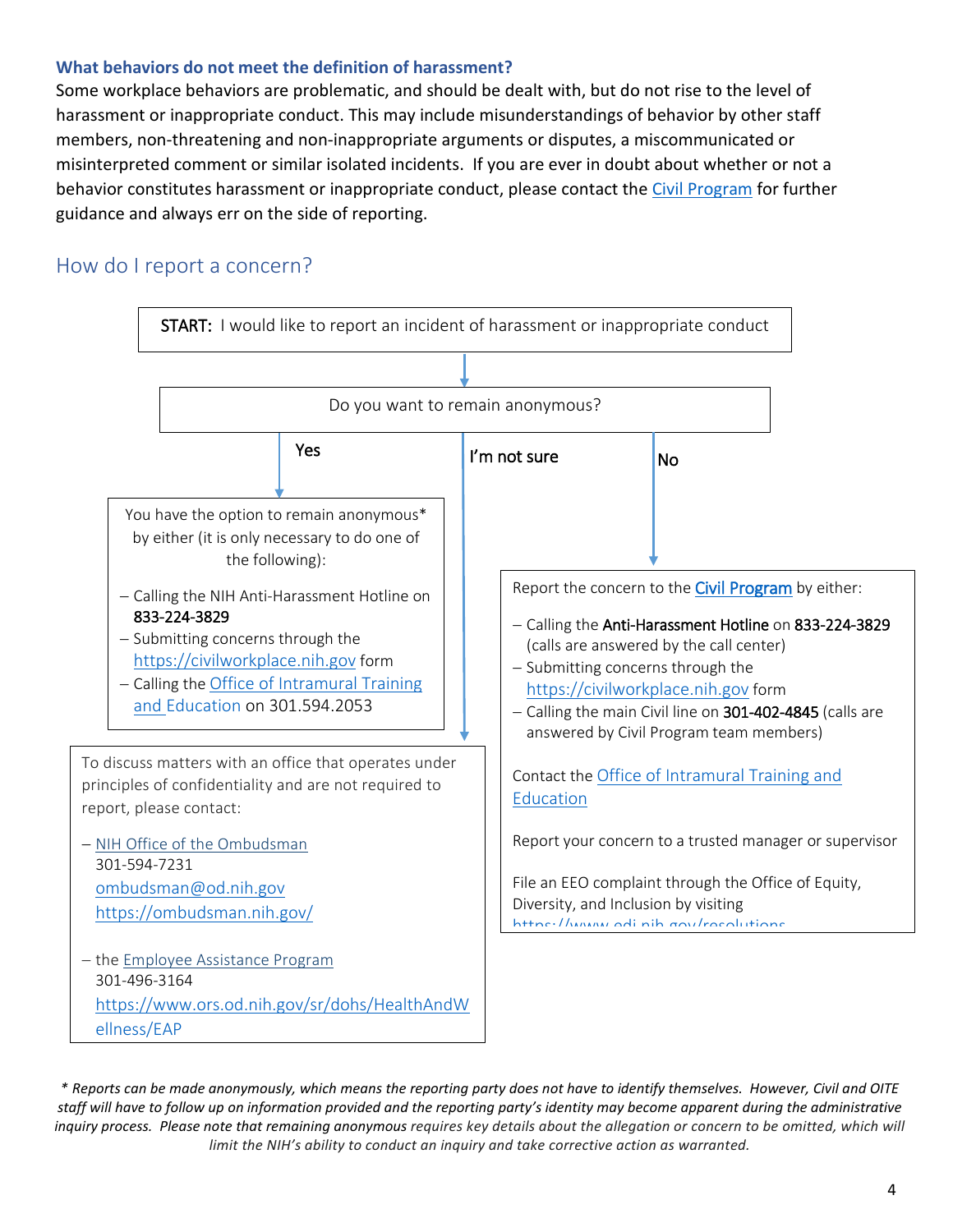# <span id="page-4-1"></span><span id="page-4-0"></span>Report

The incident may be reported either directly or anonymously to Civil or the Office of Intramural Training and [Education.](https://www.training.nih.gov/) If contact information is provided, Civil Specialists will contact the reporting party to discuss the facts surrounding the incident. If the reporting party chooses to remain anonymous, Civil Specialists will review the allegation to the greatest extent possible given the information available.

# <span id="page-4-2"></span>Initial Review

Civil Specialists will review the initial documentation to determine if an administrative inquiry is required. If they determine the matter would be more appropriately and efficiently handled by a Civil partner, Civil will refer the matter to the most appropriate resource(s). Those resources include, but are not limited to:

- [Office of the Ombudsman](https://ombudsman.nih.gov/)
- [Employee and Labor Relations](https://intrahr.od.nih.gov/policyguidance/er/er.htm) &
- [Office of Intramural Training and Education](https://www.training.nih.gov/)
- [Employee Assistance Program](https://www.ors.od.nih.gov/sr/dohs/HealthAndWellness/EAP/Pages/index.aspx)
- [Division of Police](https://www.ors.od.nih.gov/ser/dp/Pages/default.aspx) *(if there is an immediate safety concern, call 911)*
- Management officials

# <span id="page-4-3"></span>Administrative Inquiry

For those cases that require further review, Civil Specialists will initiate an administrative inquiry. This process is designed to be a prompt, objective review of the incident. This includes collecting documentation and may also include interviews with the all parties. This inquiry may be done internally by Civil or externally by a contract investigator depending on the circumstances.

## <span id="page-4-4"></span>**Evaluation**

Evidence collected during the inquiry is evaluated to determine if a policy has been violated. If a policy has been violated, Civil Specialists will work with the appropriate management officials and the Employee & [Labor Relations Office](https://intrahr.od.nih.gov/policyguidance/er/er.htm) to develop corrective administrative actions.

## <span id="page-4-5"></span>Closeout

A close-out notification will be sent to all affected parties notifying them that the inquiry is complete and that Civil Specialists will continue to work closely with management officials to address concerns and ensure employees have a safe and professional work environment. Due to privacy rights and procedures, no further information will be provided.

**Note:** Should management not cooperate with the Civil Program throughout the process outlined below, including failing to implement corrective administrative action in whole or in part, Civil Specialists will notify the NIH Principal Deputy Director, who will request a meeting with the Institute/Center/Office (ICO) Director and Executive Officer so they may explain their lack of coordination or their rationale for not implementing appropriate corrective administrative action.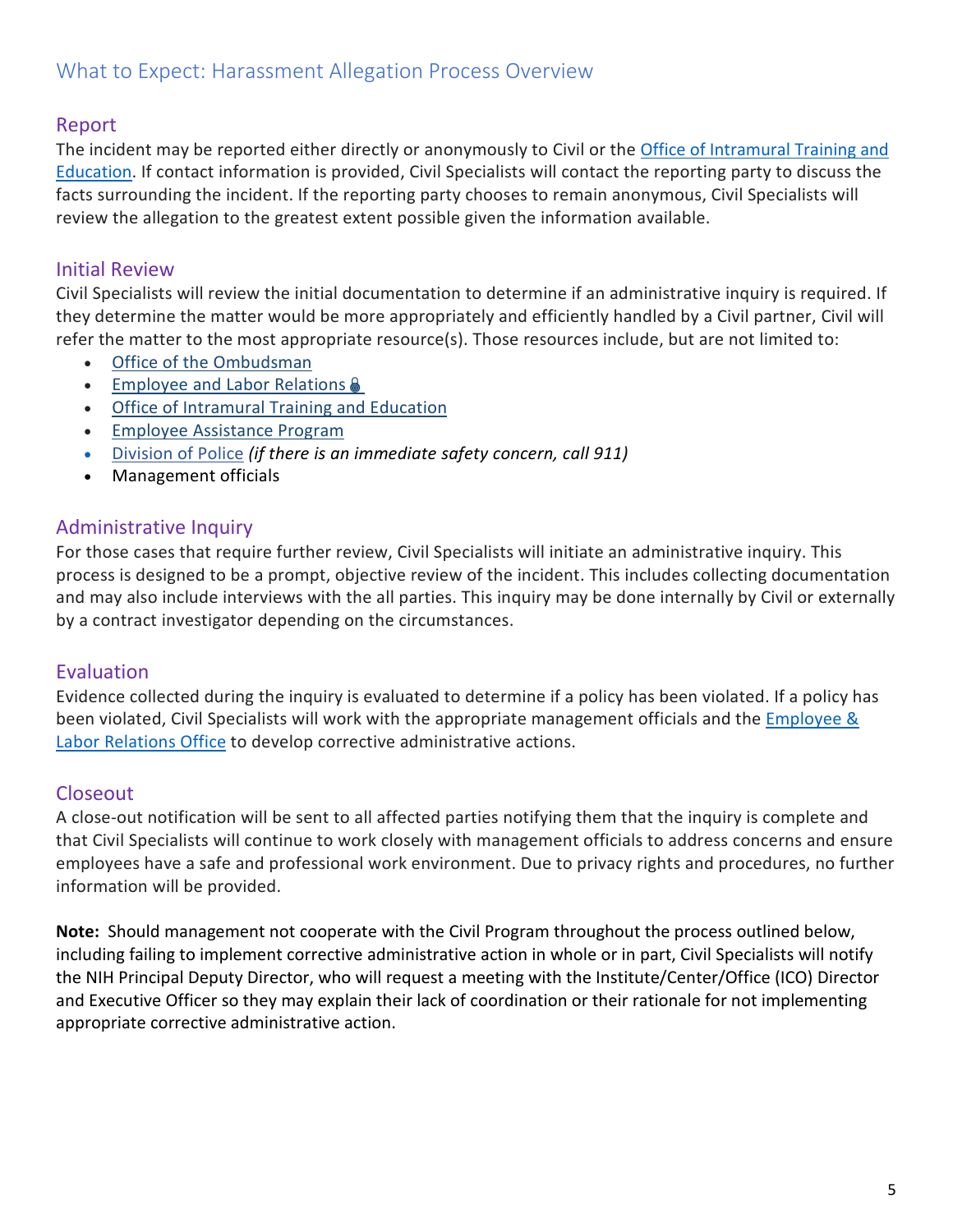# <span id="page-5-0"></span>What to Expect During an Administrative Inquiry

The purpose of an administrative inquiry is to ensure allegations of harassment are examined objectively and expeditiously and any inappropriate behavior is curtailed quickly through appropriate corrective action. Administrative inquiries may take a variety of forms, but generally involves collecting and reviewing documentation. Some may also include interviews with affected parties. The following are sample emails you may receive if you are asked to participate in an administrative inquiry. When possible, Civil Specialists try to reach out to participants to speak with them prior to sending an email.

# <span id="page-5-1"></span>Sample Civil Program Language

#### Sample Email to the Reporting Party

#### *(Salutation)*

I work with th[e NIH Civil Program,](https://hr.nih.gov/working-nih/civil) which addresses uncivil, disruptive, or harassing workplace behaviors. I am initiating a review/administrative inquiry into the allegations you raised. Please provide me with the information below by *(DATE – typically 3 to 5 business days)*. Please let me know if you would like to schedule a call to discuss this process or any questions you may have.

- 1. Please provide a brief summary for each incident. Include date, time, location, involved persons, and information about the incident(s).
- 2. Is there anyone else who may have knowledge of the situation that the Civil Program should contact? If so, please provide his/her name and contact information.

In order to protect the privacy of those involved and the integrity of the process, you are not to discuss this review or the circumstances with other staff members or colleagues. You are not precluded from discussing this matter with your chain of supervision, attorney, union representative (if applicable), the **Employee Assistance Program**, and the **Office of the** [Ombudsman.](https://ombudsman.nih.gov/) You are also not prevented from exercising your right to consult with or initiate an EEO complaint with the **Office of Equity Diversity and Inclusion**, but you must contact them within 45 days of the discriminatory incident.

The aforementioned provisions do not supersede, conflict with, or otherwise alter the employee obligations, rights, or liabilities created by existing statute or Executive order relating to (1) classified information, (2) communications to Congress, (3) the reporting to the [Office of Management Assessment](https://oma.od.nih.gov/Pages/Home.aspx) o[r the HHS Office of Inspector General](https://oig.hhs.gov/) of a violation of any law, rule, or regulation, or mismanagement, a gross waste of funds, an abuse of authority, or a substantial and specific danger to public health or safety, or (4) any other whistleblower protection.

You will be protected from reprisal for providing truthful information or otherwise cooperating with this review. If you feel that you are being retaliated against for such actions, please inform the Civil Program immediately. You may also contact other appropriate officials, including th[e Office of Equity Diversity and](https://www.edi.nih.gov/) Inclusion or the U.S. Office of Special Counsel, if you feel you are being retaliated against for your cooperation with this inquiry.

NIH also has a variety of resources to support your wellbeing during and after this process. Please visit **Employee Assistance Program an[d Wellness@NIH](https://wellnessatnih.ors.od.nih.gov/)** for more information.

Thank you and please let me know if you have any questions,

Asks for summary of instances, desired outcomes, and witnesses

Requests discretion and provides NIH resources

Provides reminder that retaliatory treatment is prohibited and instructs that this type of behavior should be reported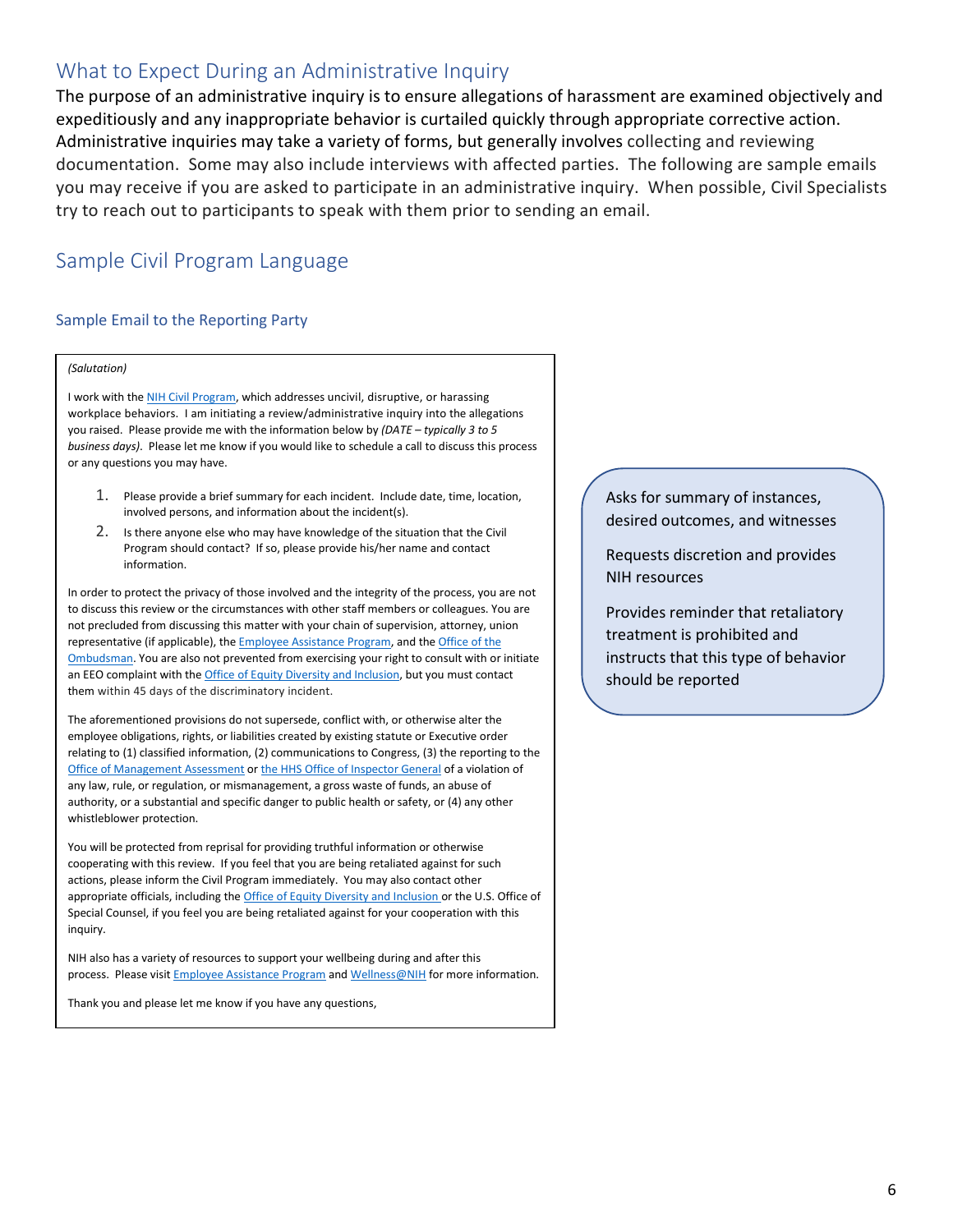#### Sample Email to Witness

#### *(Salutation)*

I work with th[e NIH Civil Program,](https://hr.nih.gov/working-nih/civil) which addresses uncivil, disruptive, or harassing workplace behaviors. I am initiating a review/administrative inquiry into concerns in office/IC and you have been identified as an individual with relevant knowledge. Please provide me with the information below by *(DATE – typically 3 to 5 business days)*. Please let me know if you would like to schedule a call to discuss this process or any questions you may have.

- 1. *(Customize questions based on the initial statement from the Reporting Party, do not use overly broad questions starting with, "Have you ever…")*
- 2. Is there anyone else who may have knowledge of the situation that the Civil Program should contact? If so, please provide his/her name and contact information.

In order to protect the privacy of those involved and the integrity of the process, you are not to discuss this review or the circumstances with other staff members or colleagues. You are not precluded from discussing this matter with your chain of supervision, attorney, union representative (if applicable), the *Employee Assistance Program*, and the Office of the [Ombudsman.](https://ombudsman.nih.gov/) You are also not prevented from exercising your right to consult with or initiate an EEO complaint with the [Office of Equity Diversity and Inclusion,](https://www.edi.nih.gov/) but you must contact them within 45 days of the discriminatory incident.

The aforementioned provisions do not supersede, conflict with, or otherwise alter the employee obligations, rights, or liabilities created by existing statute or Executive order relating to (1) classified information, (2) communications to Congress, (3) the reporting to th[e Office of Management Assessment](https://oma.od.nih.gov/Pages/Home.aspx) o[r the HHS Office of Inspector General](https://oig.hhs.gov/) of a violation of any law, rule, or regulation, or mismanagement, a gross waste of funds, an abuse of authority, or a substantial and specific danger to public health or safety, or (4) any other whistleblower protection.

You will be protected from reprisal for providing truthful information or otherwise cooperating with this review. If you feel that you are being retaliated against for such actions, please inform the Civil Program immediately. You may also contact other appropriate officials, including th[e Office of Equity Diversity and Inclusion](https://www.edi.nih.gov/) or the U.S. Office of Special Counsel, if you feel you are being retaliated against for your cooperation with this inquiry.

NIH also has a variety of resources to support your wellbeing during and after this process. Please visit Employee [Assistance Program](https://www.ors.od.nih.gov/sr/dohs/HealthAndWellness/EAP/Pages/index.aspx) an[d Wellness@NIH](https://wellnessatnih.ors.od.nih.gov/) for more information.

Thank you and please let me know if you have any questions,

#### Sample Email to Respondent *(the person being accused of the behavior)*

Asks customized questions for

specific allegations

witnesses

witnesses

reported

Asks for any additional

Requests discretion and provides NIH resources, including OITE, for trainee

Provides reminder that retaliatory treatment is prohibited and instructs that this type of behavior should be

Per our discussion, I work with the [NIH Civil Program,](https://hr.nih.gov/working-nih/civil) which addresses uncivil, disruptive, or harassing workplace behaviors. I am conducting an administrative inquiry into allegations raised in the workplace and you have been identified as someone who may have relevant information. Please provide me with the information below by *(DATE – typically 3 to 5 business days)*.

- 1. *(Customized questions are based on the initial statement from the Reporting Party…)*
- 2. Is there anyone else who may have knowledge of the situation that the Civil Program should contact? If so, please provide their name and contact information.

In order to protect the privacy of those involved and the integrity of the process, please do not discuss the circumstances of this matter with any other staff members or colleagues. You are not precluded from discussing this matter with your supervisory chain of command, the [NIH Office of Equity Diversity and](https://www.edi.nih.gov/)  [Inclusion,](https://www.edi.nih.gov/) th[e Employee Assistance Program,](https://www.ors.od.nih.gov/sr/dohs/HealthAndWellness/EAP/Pages/index.aspx) or the [Office of the](https://ombudsman.nih.gov/)  [Ombudsman.](https://ombudsman.nih.gov/)

Retaliatory treatment toward any NIH employee or non-federal worker for reporting allegations of inappropriate conduct or harassment or for participating

I

#### Asks customized questions for specific allegations

Asks for any additional witnesses

Requests discretion and provides NIH resources

Provides reminder that retaliatory treatment is prohibited and instructs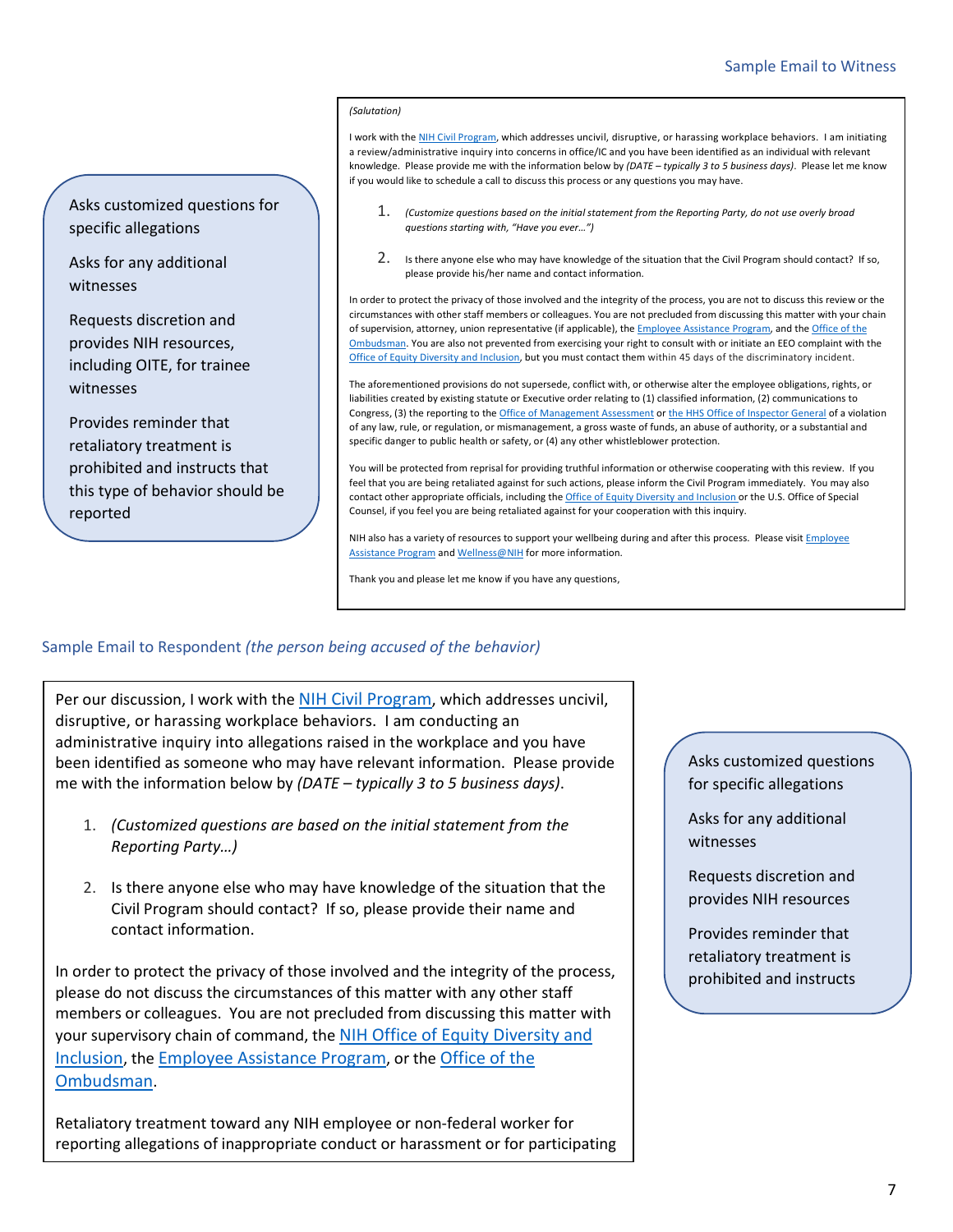Sent after Civil Specialists call the affected parties to provide advance notice

Notifies of inquiry completion

Sent after corrective action taken

Provides resources

 $\overline{a}$ 

No other information provided

#### *(Salutation)*

Per our phone conversation/voicemail, this is notification that Civil Program has completed the recent review/administrative inquiry/climate assessment in the office/IC.

First, thank you for your willingness to share your experience and help us ensure a safe and professional workplace. Please know that the NIH takes these matters seriously and the Civil Program ensured a thorough review of the matter and will continue to work closely with management to ensure appropriate actions are taken, if warranted. If there are any concerning incidents moving forward, please let me know as soon as possible.

I want to remind you of the other available NIH resources, including th[e Office of Equity,](https://www.edi.nih.gov/)  [Diversity, and Inclusion](https://www.edi.nih.gov/) (please note, you must contact them within 45 days of the discriminatory incident) and th[e Office of the Ombudsman.](https://ombudsman.nih.gov/)

NIH also has a variety of resources to support your wellbeing moving forward. Please visit [Employee Assistance Program](https://www.ors.od.nih.gov/sr/dohs/HealthAndWellness/EAP/Pages/index.aspx) an[d Wellness@NIH](https://wellnessatnih.ors.od.nih.gov/) for more information. *(If a trainee, also include [Office of Intramural Training & Education\)](https://www.training.nih.gov/)*

Thank you again and please let me know if you have any questions,

# <span id="page-7-0"></span>Frequently Asked Questions

# <span id="page-7-1"></span>What is my role as a trainee regarding harassment in the NIH workplace?

As an NIH trainee, your role is to conduct yourself in a manner that promotes civility, promptly report inappropriate conduct, and to cooperate fully in administrative inquiries.

# <span id="page-7-2"></span>What is the role of the Office of Intramural Training and Education (OITE) in this process?

OITE's role in this process is to support the trainee in terms of wellness and career guidance, as well as help them navigate resources within the larger NIH. If appropriate (and initiated) by the trainee, OITE staff will advise and assist with research group transfers.

## <span id="page-7-3"></span>How does OITE work with the Civil Program?

OITE and Civil work together throughout the process to ensure that management and trainees are aware of their rights and responsibilities. They manage resources and communication to ensure that the process is as coordinated as possible. OITE provides support and advice to trainees while Civil collects information regarding the specific allegations. Civil also interfaces with management to ensure that management implements corrective action for any issues found during the inquiry.

## <span id="page-7-4"></span>If Civil requests that I either answer questions via email or in an interview, must I participate?

Yes, all NIH staff, including trainees and fellows, are responsible for participating in administrative inquiries. If you have questions about the process or have concerns about retaliation, you can always contact the Civil Specialist member who emailed you. Additionally, you can contact OITE for support and advice during this process.

## <span id="page-7-5"></span>What should I do if I am either subjected to harassment or witness harassing behavior?

As part of the NIH community, we are all responsible for reporting concerning behavior. You can report it to the Civil Program or to OITE directly or anonymously. You may also have the option of filing an EEO complaint with the [Office of Equity, Diversity, and Inclusion.](https://www.edi.nih.gov/) If you're not sure how to proceed, you may talk through options with a confidential resource, such as the **Employee Assistance Program** or the Office of the [Ombudsman.](https://ombudsman.nih.gov/)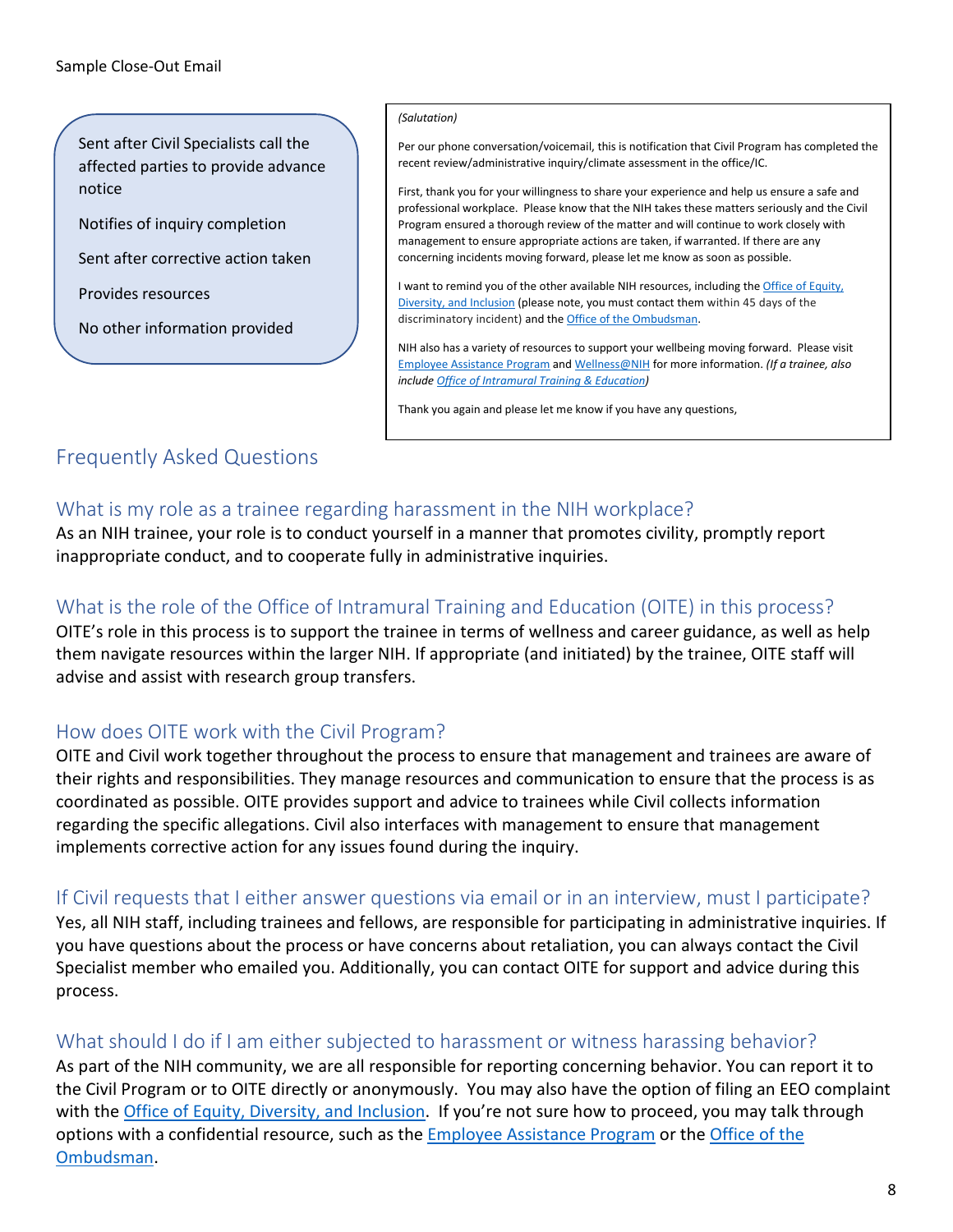You may also report the behavior to a supervisor or management official. However, please know that when you report harassment to a supervisor or manager, even if they are outside of your chain of command, they are obligated to report the information to the Civil Program. You can talk through different options to report the allegation with them, but ultimately they must act on the information and cannot guarantee confidentiality.

The same standard applies for trainees reporting incidents to OITE. OITE must act on information and cannot guarantee confidentiality. However, OITE understands the vulnerability of the trainee position and works diligently to support them during this process. It is important to understand that OITE can make an anonymous complaint on your behalf. However, it is typically more difficult to investigate and act upon anonymous complaints.

## <span id="page-8-0"></span>What should I do if my Principal Investigator is harassing me?

You should report the harassment to the Civil Program, OITE, the [Office of Equity, Diversity, and Inclusion,](https://www.edi.nih.gov/) or to someone in your supervisor's chain of command. You are not obligated to report the harassment directly to your supervisor of record.

# <span id="page-8-1"></span>Will I have to move research groups if I come forward with a complaint?

In most cases, no. OITE and Civil work together to ensure that there is minimal disruption during this process for all parties involved and resolve any issues as swiftly as possible. In more severe cases, this decision depends on a lot of factors, including if the alleged harasser needs to be moved for safety considerations. The trainee should work closely with OITE and communicate any perceived retaliation to OITE and Civil. When trainees wish to change groups, OITE staff support them throughout the process and there is no disruption in their appointment. Furthermore, OITE will work with the Division of International Services to resolve any issues involving Visiting Fellows who wish to transition research groups as a result of harassing behavior. While some trainees wish to change groups, others do not. Regardless, OITE and Civil work jointly with the trainee to assure that they meet the goals of their training experience. OITE also works to assure that trainees receive appropriate credit for research contributions, that they receive letters of recommendation as appropriate, and that their training experience is impacted as little as possible.

# <span id="page-8-2"></span>What if someone makes an allegation of harassment against me?

You will have the opportunity to respond to the allegations through the administrative inquiry process. You may contact the Civil Program with questions or concerns about the process at any time or OITE for support resources and referrals.

In the meantime, you must conduct yourself in a professional and respectful manner. If you feel that you could benefit from strategies to assist you in this effort, please contact OITE. Also, please comply with requests to work from home or avoid interacting with certain individuals during the inquiry process.

We understand that this process can be stressful and strongly recommended that you seek additional support from the [Office of the Ombudsman](https://ombudsman.nih.gov/) and/or th[e Employee Assistance Program,](https://www.ors.od.nih.gov/sr/dohs/HealthAndWellness/EAP/Pages/index.aspx) in addition to OITE.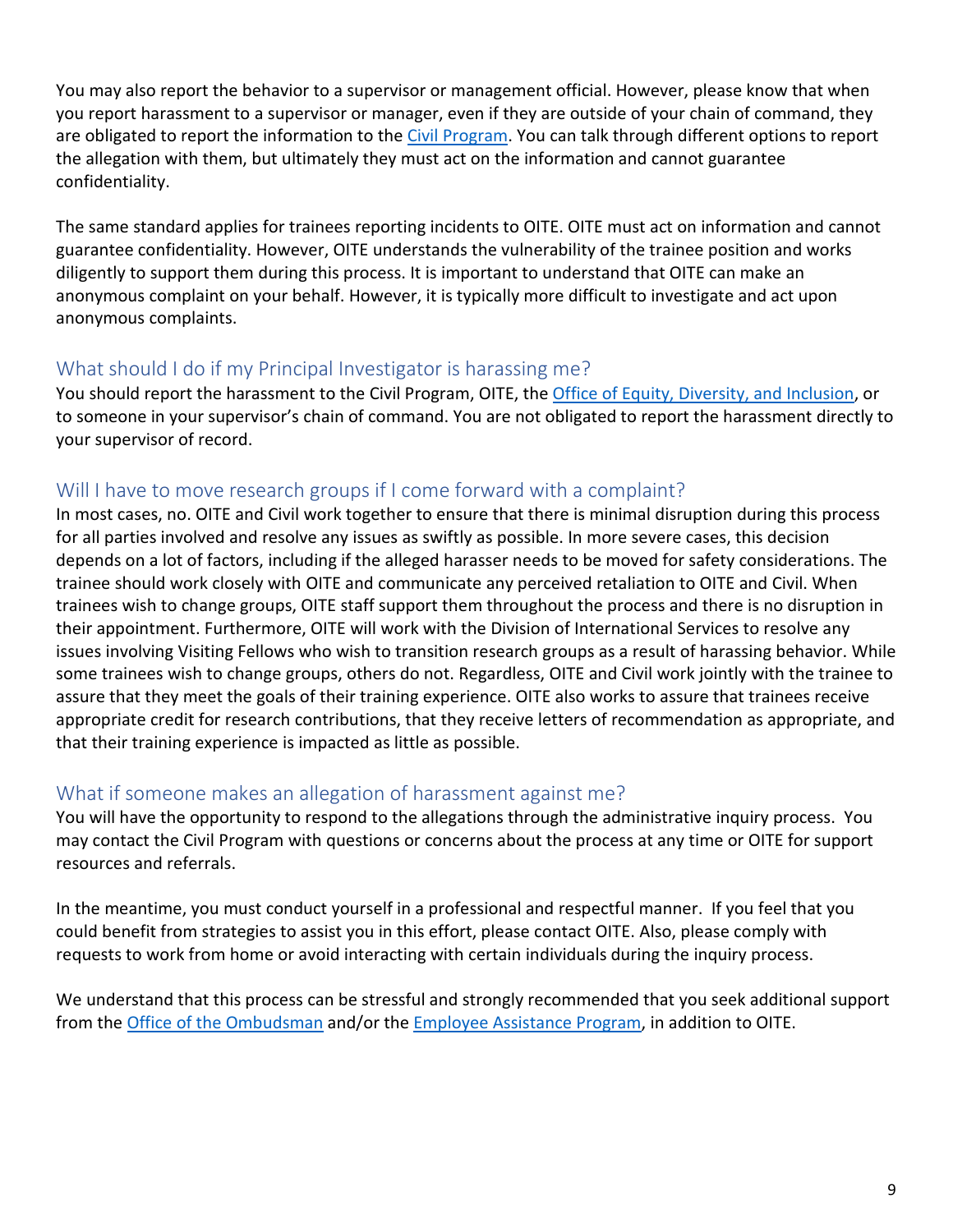# <span id="page-9-0"></span>If I make a complaint, can my Principal Investigator remove me from their research group? Terminate my contract? Refuse to write me a letter of recommendation?

Retaliatory treatment toward any federal employee or non-federal worker (i.e. trainee, fellow, intern, etc.) for reporting allegations of inappropriate conduct or harassment, or for participating as a witness in an administrative inquiry or EEO complaint process, is prohibited.

If a Principal Investigator either explicitly or implicitly implies that participating in the Civil process will result in any of these actions, document the interaction, and report it immediately to the Civil Program. OITE will work to support the trainee and determine next best steps.

# <span id="page-9-1"></span>For visiting fellows, is it possible to lose my visa sponsorship for coming forward with an allegation? Participating as a witness? If someone makes a complaint against me?

A visiting fellow will not lose their visa sponsorship for making an allegation in good faith and honestly participating in the process as a witness. Retaliatory treatment toward any federal employee or non-federal worker for reporting allegations of inappropriate conduct or harassment, or for participating as a witness in an administrative inquiry or EEO complaint process, is prohibited.

In rare cases, if a visiting fellow participates in severe harassing behavior or misconduct, it is possible to lose their fellowship. This could lead to a loss of visa sponsorship. However, the fellow will be provided the opportunity to respond to the allegation, the decision is not made lightly, and several individuals are involved in the decision-making process. The Division of International Services (DIS) may be notified to determine if there are incident reporting requirements related to immigration status.

# <span id="page-9-2"></span>Can the Civil Program assist me with finding a new trainee position at the NIH?

No, the purview of the Civil Program is to determine if an NIH policy has been violated and recommend administrative action to managers. Civil Program Specialists do not mediate interpersonal conflicts, nor do they negotiate resolutions. However, you should discuss options with OITE and/or the training director in your Institute/Center. OITE staff often help trainees assess their options and explore other possibilities. At times, OITE or IC training office staff assists trainees in navigating the transfer process.

## <span id="page-9-3"></span>Can the Civil Program assist me with authorship disputes or scientific misconduct allegations?

No, this is outside of the Civil Program's purview. If you are unsure who to speak with to discuss authorship issues or scientific misconduct allegations, please contact your IC Training Office or the OITE. In addition, please visit the NIH Sourcebook for additional resources - [https://oir.nih.gov/sourcebook.](https://oir.nih.gov/sourcebook)

# <span id="page-9-4"></span>If I make a report to the Civil Program that is not about my Principal Investigator, will you tell my Principal Investigator?

It depends. It is often a good idea for the Principal Investigator to know and help manage the day-to-day interaction and Civil Specialist and/or OITE will have to notify them if they directly supervise the harasser. If you would like to remain completely anonymous, you can also submit a complaint via the anti-harassment hotline or the online web form. In addition, you can make an anonymous complaint by speaking with OITE staff who will make a complaint on your behalf.